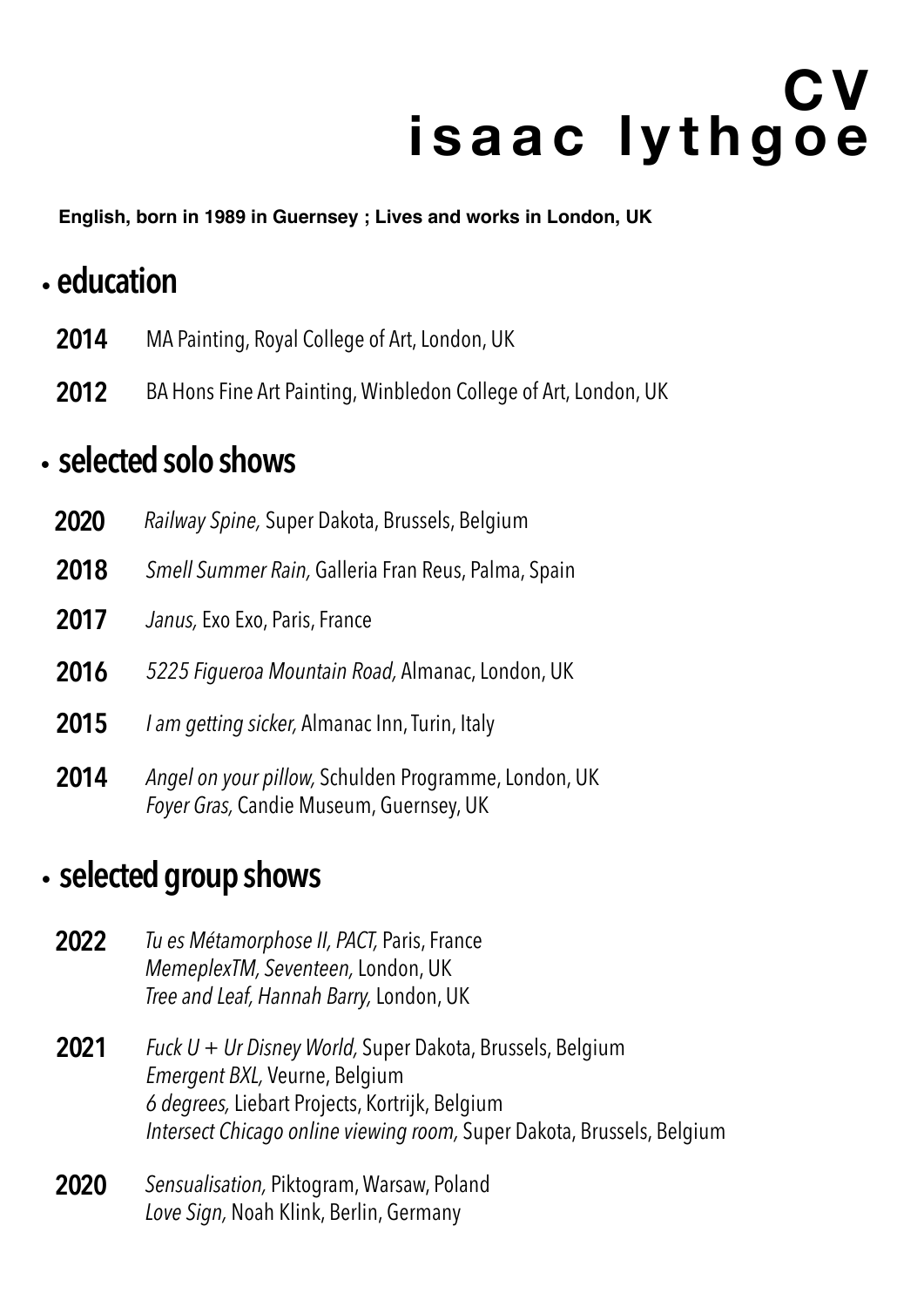- **2019** *Place Vendome,* Berthold Pott, Cologne, Germany *After the Future,* Triumph Gallery, Moscow, Russia *Think about all the James Deans and what it means,* Super Dakota, Brussels, Belgium *5yr anniversary show,* Dash, Kortrijk, Belgium *Cicatrices,* VOcurations, London, UK *Friend of a friend,* Piktogram, Warsaw, Poland
- **2018** *Michael Jackson On the Wall,* National Portrait Gallery (touring Paris, Bonn, Oslo), London, UK *Sinkhole,* Ginny Projects, London, UK *Invasive Behaviour,* Play-Co, London, UK *XoC, Clearview,* London, UK
- **2017** *A Highly Dazed World,* Daily Lazy, Athens, Greece
- **2016** *Lonesome Wife,* Seventeen Gallery, London, UK *Exporting Marsi Rex,* with Stefanie Bateova, municipal building, Palermo, Italy *Planned Obsolescence,* Moscow Biennial Offsite Project, Moscow, Russia *Hold me closer Ed, its getting dark,* with Antoine Donzeaud, the Cabin, Los Angeles, USA *Never Land Alone,* with Jack Lavender, cur. Exo Exo, Eric Hussenot, Paris, France
- **2015** *A Perfect Lie,* Jeanroch Dard, Brussels, Belgium *Club Caligula,* Supplement, London, UK
- **2014** *Degree Show,* Royal College of Art, London, UK *Not All Cowboys Are Gay,* with Neil Haas, London, UK

#### .**selected publications, press**

- **2020** ArtViewer, "Railway Spine" Arte Fuse, ''Railway Spine'' HART Magazine, NR. 200, ''Isaac Lythgoe en Maison Dakota (vol.2) in Super Dakota'' by Christine Vuegen La Libre, ''Le travail d'Isaac Lythgoe ne laisse pas indifférent'', by Gribaumont Gwennaëlle
- **2019** artnet News, ''What Can We Learn About The Art Fairs from LISTE, Basel's Platfrom for Emerging Talent ? Here are Four Lessons'', by Tim Schneider FLASH Art, 'Vissions of the Apocalypse to Come Liste Art Fair 2019', by Max L. Feldman Blok Magazine, ''Editor's pics: Friend of a Friend, 2019'' Art Viewer, ''Special Feature: LISTE 2019 Part 2''
- 2018 Tatler, "A first look at the Michael Jackson: On the Wall exhibition", Francesca Carington